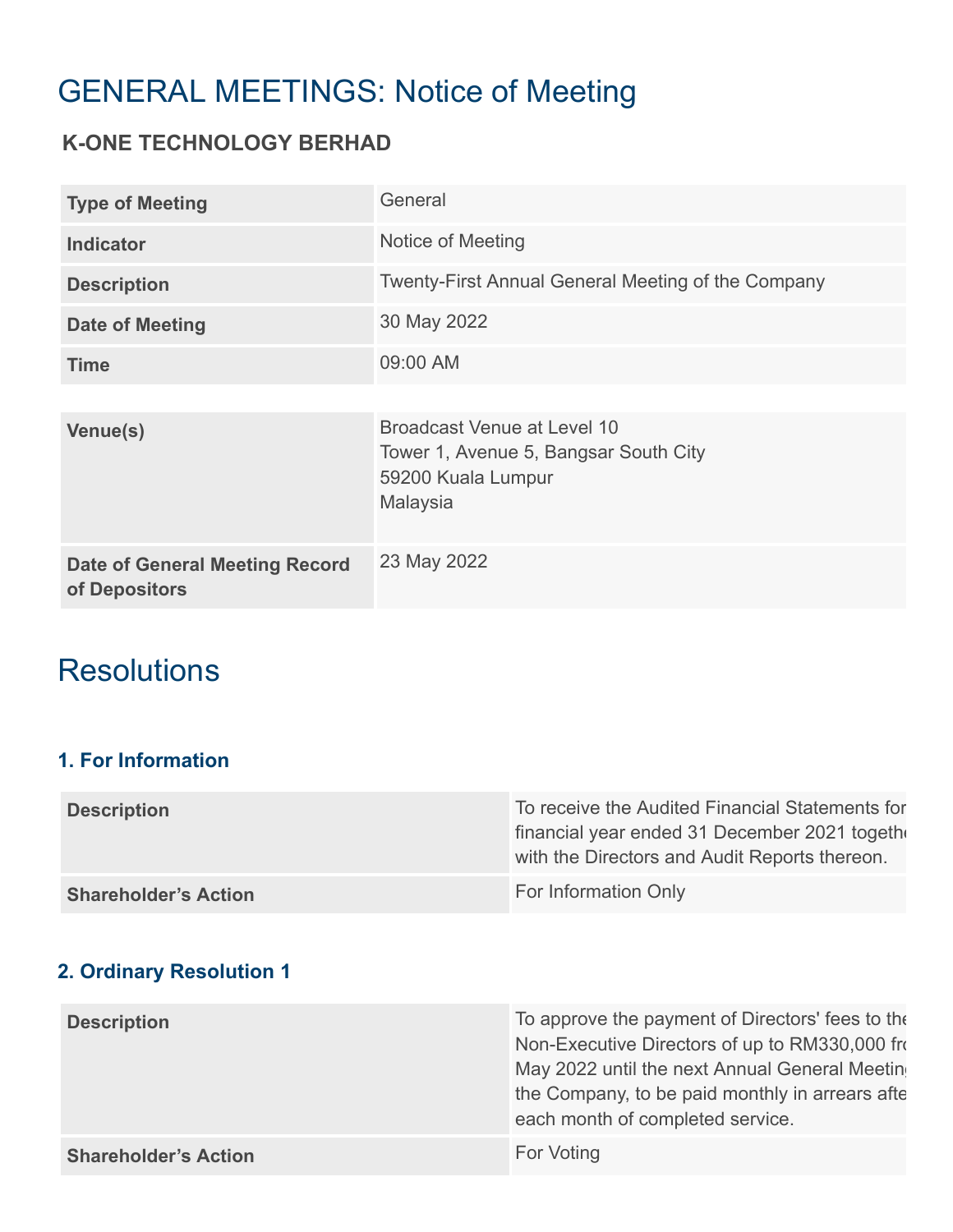#### **3. Ordinary Resolution 2**

| <b>Description</b>          | To approve the payment of Directors allowances<br>the Non-Executive Directors of up to RM30,000<br>31 May 2022 until the next Annual General Mee |
|-----------------------------|--------------------------------------------------------------------------------------------------------------------------------------------------|
|                             | of the Company.                                                                                                                                  |
| <b>Shareholder's Action</b> | For Voting                                                                                                                                       |

### **4. Ordinary Resolution 3**

| <b>Description</b>          | To re-elect Mr Loi Kim Fah who retires in accord<br>with Clause 106 of the Company's Constitution<br>being eligible, offers himself for re-election. |
|-----------------------------|------------------------------------------------------------------------------------------------------------------------------------------------------|
| <b>Shareholder's Action</b> | For Voting                                                                                                                                           |

## **5. Ordinary Resolution 4**

| <b>Description</b>          | To re-elect Mr Bjorn Braten who retires in accor<br>with Clause 106 of the Company's Constitution<br>being eligible, offers himself for re-election. |
|-----------------------------|------------------------------------------------------------------------------------------------------------------------------------------------------|
| <b>Shareholder's Action</b> | For Voting                                                                                                                                           |

#### **6. Ordinary Resolution 5**

| <b>Description</b>          | To re-appoint Messrs Baker Tilly Monteiro Heng<br>as the Company's Auditors for the financial yea<br>ending 31 December 2022 and to authorise the<br>Directors to fix their remuneration. |
|-----------------------------|-------------------------------------------------------------------------------------------------------------------------------------------------------------------------------------------|
| <b>Shareholder's Action</b> | <b>For Voting</b>                                                                                                                                                                         |

#### **7. Ordinary Resolution 6**

| <b>Description</b>          | Authority to Issue and Allot Shares Pursuant to<br>Sections 75 and 76 of the Companies Act 2016 |
|-----------------------------|-------------------------------------------------------------------------------------------------|
| <b>Shareholder's Action</b> | For Voting                                                                                      |

### **8. Ordinary Resolution 7**